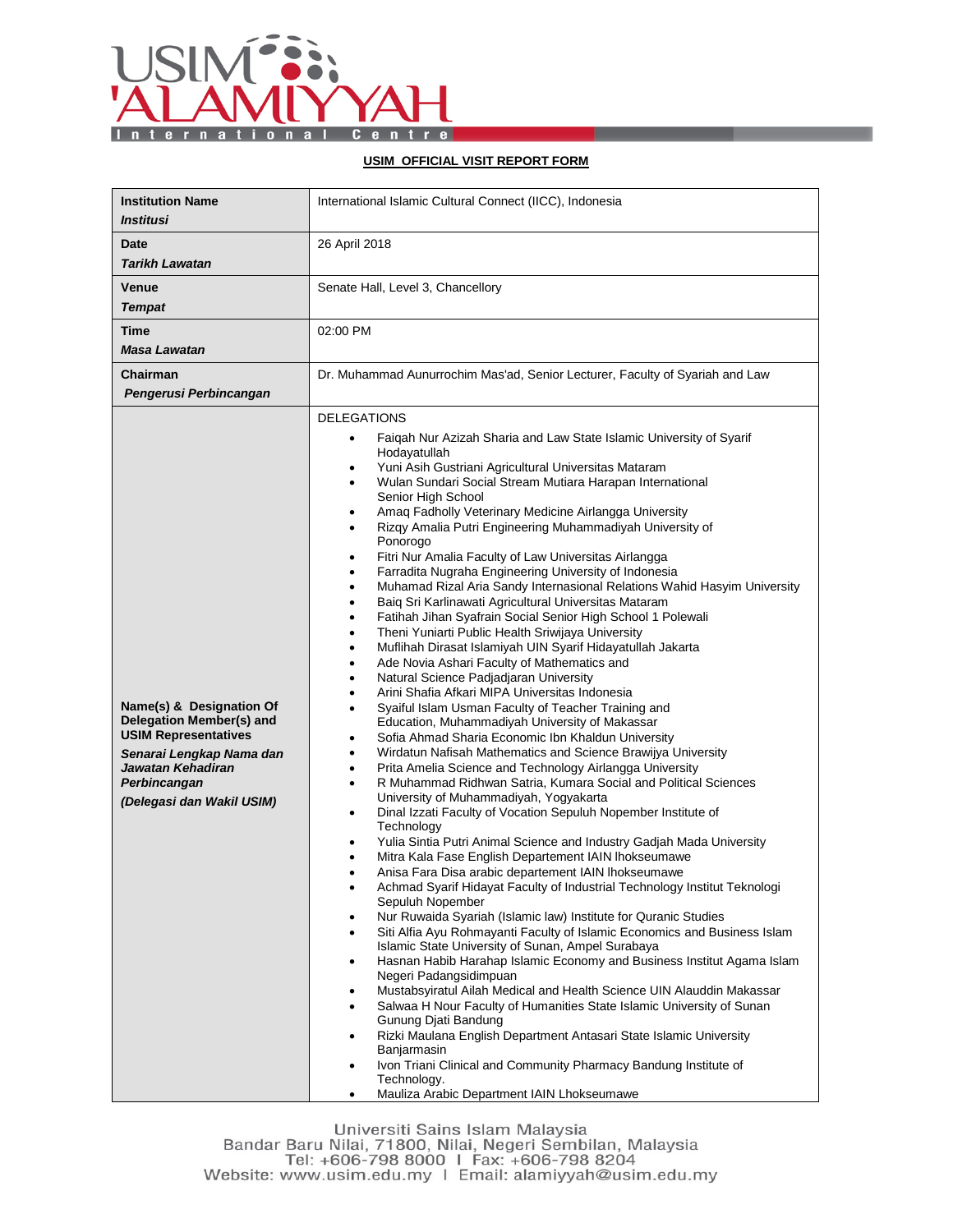

|                                                                                                                                                                                                                                                                                                                            | Achmad Pradana Islamic Economics and Business UIN Sunan Kalijaga<br>$\bullet$<br>Yogyakarta<br>Sakinatun Najmi Sibarani Faculty of Engineering Universitas Negeri Medan<br>Muhammad Alfhi Saputra School of Computing Telkom University<br>$\bullet$<br>Muhammad Imam An-Nasa Faculty of Education Islamic University of Ar-<br>$\bullet$<br>Raniry<br>Banda Aceh<br>$\bullet$<br>Oktario Electrical Engineering Sumatera Institut of Technology<br>٠<br>Fitriani Cultural Science Faculty (Fakultas<br>$\bullet$<br>Ilmu Budaya) Hasanuddin University<br>Muhammad Mujadid Economic and Business Mercu Buana University<br>$\bullet$<br>Muftiah Alimatul, Muthmainnah S Agricurtural Engineering Bogor Agricultural<br>$\bullet$<br>University<br>Annisa Trihastuti Psychology Islamic State University of Maulana<br>$\bullet$<br>Malik Ibrahim Malang<br>Dini Khoirunnisa Faculty of Communication Science Universitas Padjadjaran<br>$\bullet$<br>Ilham Nugraha Sopiandi Communication science Sangga Buana University<br>$\bullet$<br>Bandung<br>Ita Nurjanah Social Science MAN Insan Cendekia Serpong<br><b>USIM</b><br>Dr. Muhammad Aunurrochim Mas'ad, Senior Lecturer, Faculty of Syariah and<br>Law |                |                                                 |               |  |
|----------------------------------------------------------------------------------------------------------------------------------------------------------------------------------------------------------------------------------------------------------------------------------------------------------------------------|----------------------------------------------------------------------------------------------------------------------------------------------------------------------------------------------------------------------------------------------------------------------------------------------------------------------------------------------------------------------------------------------------------------------------------------------------------------------------------------------------------------------------------------------------------------------------------------------------------------------------------------------------------------------------------------------------------------------------------------------------------------------------------------------------------------------------------------------------------------------------------------------------------------------------------------------------------------------------------------------------------------------------------------------------------------------------------------------------------------------------------------------------------------------------------------------------------------|----------------|-------------------------------------------------|---------------|--|
| <b>Proposed Cooperation</b><br>Nyatakan cadangan bidang & program kerjasama                                                                                                                                                                                                                                                |                                                                                                                                                                                                                                                                                                                                                                                                                                                                                                                                                                                                                                                                                                                                                                                                                                                                                                                                                                                                                                                                                                                                                                                                                |                |                                                 |               |  |
|                                                                                                                                                                                                                                                                                                                            |                                                                                                                                                                                                                                                                                                                                                                                                                                                                                                                                                                                                                                                                                                                                                                                                                                                                                                                                                                                                                                                                                                                                                                                                                |                |                                                 |               |  |
|                                                                                                                                                                                                                                                                                                                            | No.                                                                                                                                                                                                                                                                                                                                                                                                                                                                                                                                                                                                                                                                                                                                                                                                                                                                                                                                                                                                                                                                                                                                                                                                            | <b>Matters</b> |                                                 | <b>Action</b> |  |
|                                                                                                                                                                                                                                                                                                                            | 1.<br>Introduce USIM and Post Graduate programmed                                                                                                                                                                                                                                                                                                                                                                                                                                                                                                                                                                                                                                                                                                                                                                                                                                                                                                                                                                                                                                                                                                                                                              |                |                                                 |               |  |
|                                                                                                                                                                                                                                                                                                                            |                                                                                                                                                                                                                                                                                                                                                                                                                                                                                                                                                                                                                                                                                                                                                                                                                                                                                                                                                                                                                                                                                                                                                                                                                |                |                                                 |               |  |
| <b>Additional Information:</b><br>Senarai Lampiran:<br>Program Details / Aturcara Program<br>List of Name Cards / Salinan Kad Nama Delegasi<br>Pictures / Gambar (sekiranya tiada Jurufoto Rasmi USIM)- softcopy)<br>Reference Material / Bahan Rujukan yang diterima dari pelawat (profil institusi, buku dan sebagainya) |                                                                                                                                                                                                                                                                                                                                                                                                                                                                                                                                                                                                                                                                                                                                                                                                                                                                                                                                                                                                                                                                                                                                                                                                                |                |                                                 |               |  |
|                                                                                                                                                                                                                                                                                                                            |                                                                                                                                                                                                                                                                                                                                                                                                                                                                                                                                                                                                                                                                                                                                                                                                                                                                                                                                                                                                                                                                                                                                                                                                                |                | <b>E. FOR OFFICE USE UNTUK KEGUNAAN PEJABAT</b> |               |  |
|                                                                                                                                                                                                                                                                                                                            |                                                                                                                                                                                                                                                                                                                                                                                                                                                                                                                                                                                                                                                                                                                                                                                                                                                                                                                                                                                                                                                                                                                                                                                                                |                |                                                 |               |  |

## **This form must be submitted to USIM 'Alamiyyah for International Visitor or StraComm for Local Visitor**